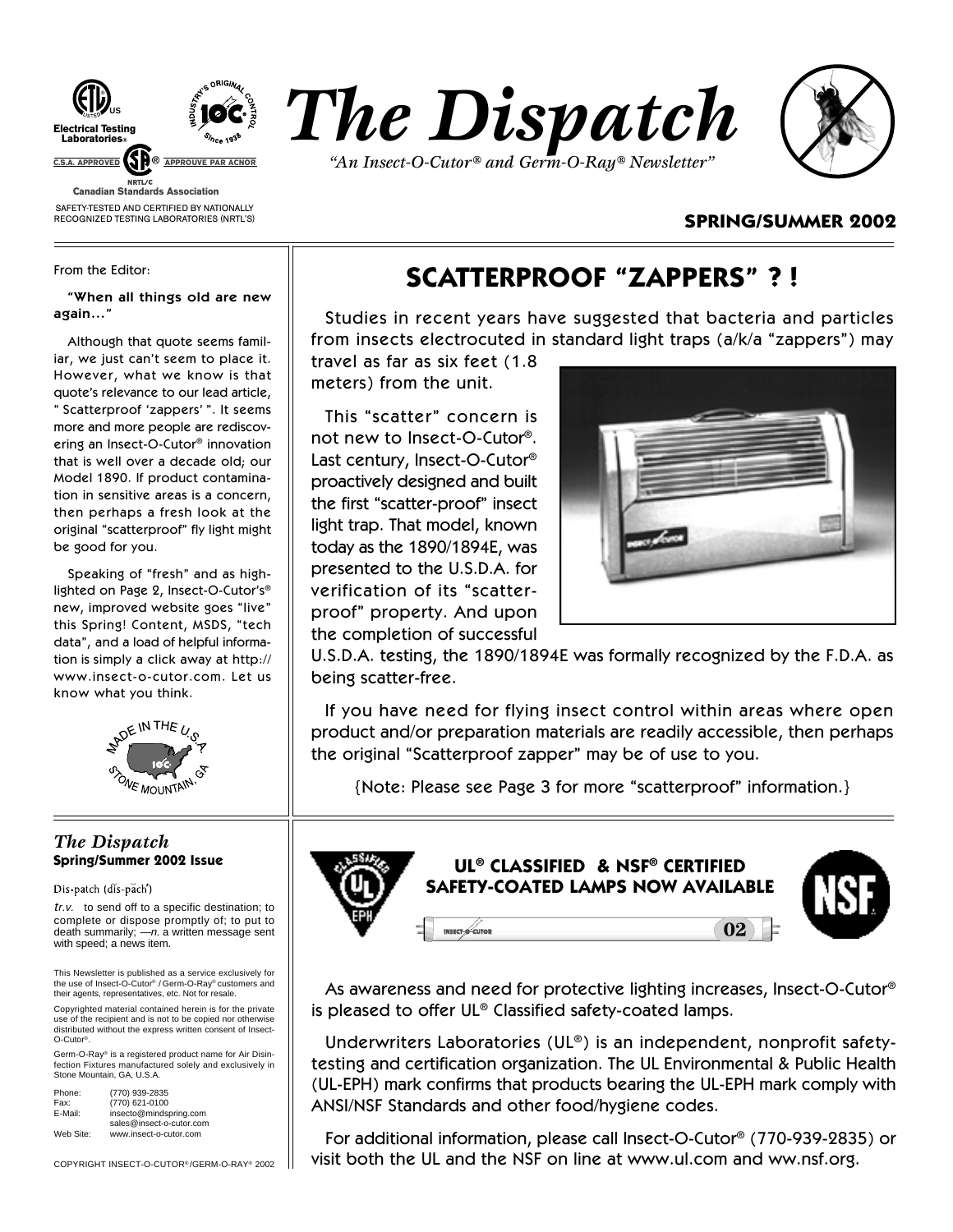# GLOBAL

Does your company have production outside of North America? If so, then keep in mind that Insect-O-Cutor® is experienced with global-export business. Whether it's a cola company in Uzbekistan or a meat processor in Iceland, chances are Insect-O-Cutor® can meet your needs. Recent global sales and service:

| Tuna  Costa Rica          | Drugs  Singapore      |  |
|---------------------------|-----------------------|--|
| Meats  Iceland            | Air Catering  Guam    |  |
| Vegetables  Ecuador       | WinesChile            |  |
| Poultry  Panama           | Pharmaceuticals China |  |
|                           | Chewing Gum  Russia   |  |
| Fishery  Zimbabwe         | Oil  Nigeria          |  |
| Industrial Bakery  Mexico | Cola  Uzbekistan      |  |

# ROBO-MOTH —

Continued from Page 4

Also working in conjunction with DARPA is Brian Smith of Ohio State University. Dr. Smith, working from a Pavlovian method, has shown that sphinx moths can be trained to stick out their tongues in response to cyclohexanone; a volatile component of TNT found within land mines.

By equipping a TNT/cyclohexanone responsive sphinx moth with an electronic bio-controlled backpack, it is supposed that sphinx moths could become effective land mind detectors; thus protecting troops. Imagine if Mothra had used his powers for good.

-0-CUTOR® MODELS FOR INDOL-

**SCATTERE** 

**VERTICAL WALL MOUNT** 

994DG - 994DGA - 994DGS 994EDG - 994EDGA - 994EDGS 6192DG - 6192DGA -6192DGS

6199EDG - 6199EDGA - 6199EDGS 1192DG - 1192DGA -1192DGS 1199EDG - 1199EDGA - 1199EDGS 7194 EDGA - 7194 EDGS

# **" .com ! "**

As the world leader in insect control equipment for industry, Insect-O-Cutor® has completely revamped its website to enable rapid navigation. Designed for ease of use, the site is replete with technical data and specifications on all Insect-O-Cutor® models…on site pages and in printable PDF's (**portable document format**). Models may be selected by the size, shape and style desired — or by specific model number for customer convenience. An entire section is devoted to black light lamp information while our wide range of Guardian<sup>®</sup> glueboard fly traps is well represented.

Visitors to the Insect-O-Cutor<sup>®</sup> website are never besieged by menacing "cookies", pop-ups, banners, timely downloads (flash movies, audio, etc.), or other cutesy "bells and whistles". What you get is a site that is entirely cross-browser and -platform compatible — Internet Explorer 5+, 4.0+… Netscape 6.0+ (current 6.2.2), 4+, /Mozilla… Opera 5+… Konqueror 2+.

Visit us at http://**www.insect-o-cutor.com**.





 $GLU$ 

| <b>HELPFUL URL'S</b><br>(Universal Resource Locators - a/k/a website addresses)                                                                                                                                              |  |
|------------------------------------------------------------------------------------------------------------------------------------------------------------------------------------------------------------------------------|--|
| Food Code & Compliance Concerns  http://www.foodsafety.gov<br>Energy Efficiency Issues  http://www.energy.gov<br>Food Safety & Inspection Services  http://www.fsis.usda.gov<br>Super Search Engine-1  http://www.google.com |  |
| http://www.neurobio.arizona.edu/motholfaction/people.html                                                                                                                                                                    |  |
| Authoritative Insect Light Trap Site  http://www.insect-o-cutor.com<br>Facilities Engineering Association  http://www.afe.org<br>Personalized News Retrieval  http://my.yahoo.com                                            |  |
| Guide Dogs for the visually impaired http://www.guidedog.org                                                                                                                                                                 |  |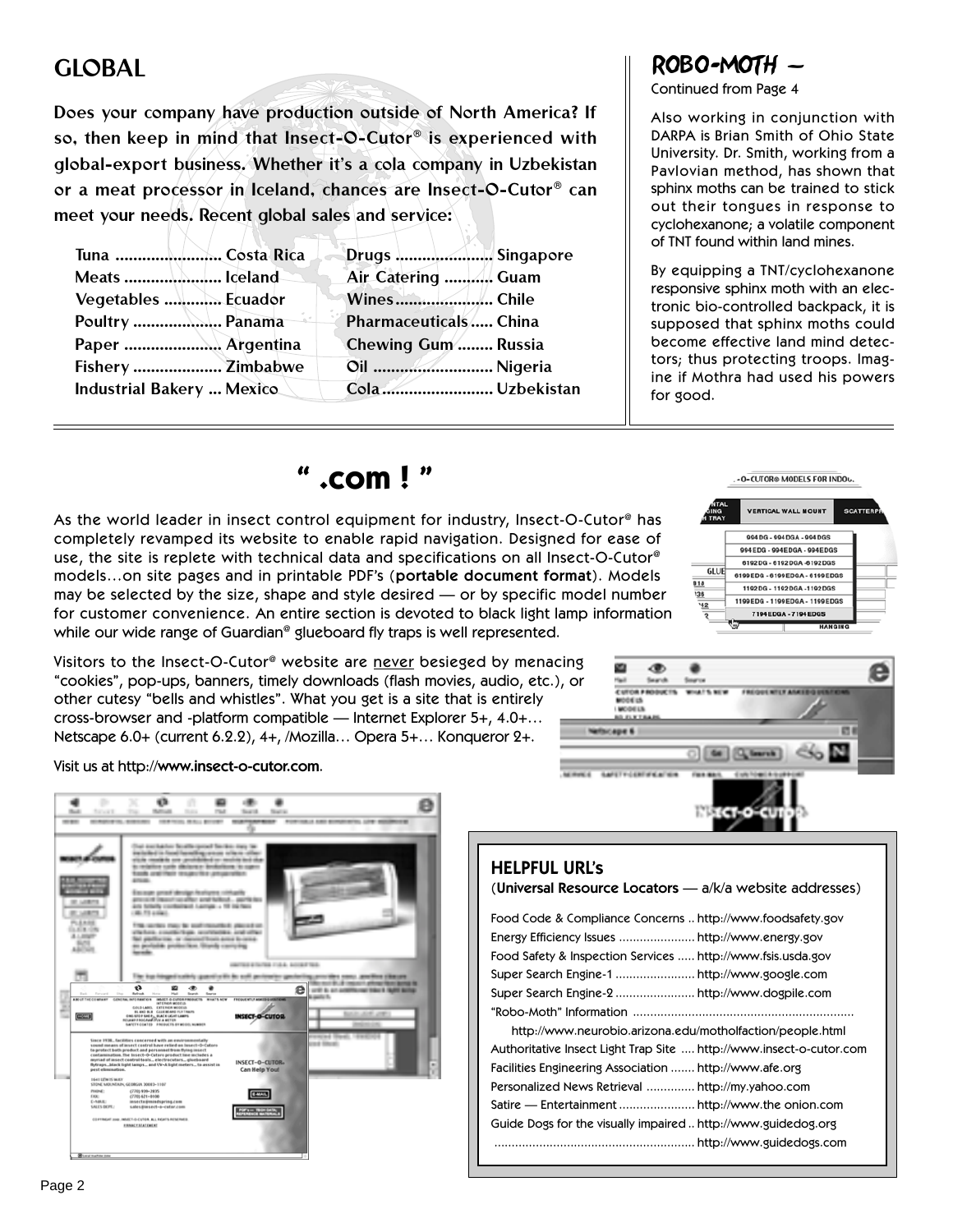# Glue for you!

Insect-O-Cutor® pioneered the development of 'scatterproof' insect light traps (see Page 1). In keeping with our innovative tradition, we're introducing two new portable glueboard models to complement our existing line of Guardian® wall mounted, hanging, and portable models.

New for 2002 are Portable Glueboard Models GBP182 and GBP362. Like current Models GBP242 and GBP482, our two newest models are designed to "DO IT ALL"; portable, wall mountable, and even hangable from the ceiling.

Using energy-efficient lamp ballasts and "envirofriendly" T8 diameter lamps (safety-coated or standard), both the GBP182 and GBP362 significantly increase light emissions for insect attraction while reducing energy consumption.

Constructed of stainless steel, all GBP (glueboard portable) models carry an industry-leading extended warranty. For technical data, please contact Insect-O-Cutor® (Phone: 770-939-2835) or visit us on-line at www.insect-o-cutor.com.



## **TECH CORNER: ELECTRICAL AND LIGHTING TERMS**

**Alternating Current (AC)** .......... An electron flow which regularly reverses direction.

**Angstrom** ............ Unit of measure for the wavelength of light; UVA/ Black Light peaks at 3650 angstroms.

**Ballast**.......... Device used to obtain necessary circuit conditions (voltage, current and waveform) to start and operate fluorescent lamps.

**Band .....** A range of frequencies falling between two defined limits; such as, Ultraviolet A-band (a/k/a, Black Light) ranges between 3200 and 4000 angstroms.

**Bi-Pin ...........** Set of two pins located at each of a lamp's end caps for receiving current.

**Bulb .....** Usually a straight glass tube containing a vacuum, inert gas or metal and means of light generation (filaments).

**Cathode ......** Tungsten wire coated with

emissive materials which emit electrons.

**Circuit ..** An electrical path having a power

source, load and conductors to carry current.

**Coil** ...... Wrapping a number of turns of wire on a coil form or iron core; as seen in electrical grid transformers.

**Component .........** A single part or group of parts used in a circuit. **Core** .... Magnetic material inside a transformer used to increase magnetic field strength.

**Direct Current (DC)** ........... Electron flow in only one direction. **Electron** ...... A negatively charged particle which orbits an atom's

nucleus. **Filament .....** Tungsten wire electrically heated to generate radiation

in visible, infrared, and ultraviolet ranges.

**Fluorescent Lamp .....** Low pressure mercury vapor discharge light source.

**Frequency** ... The number of complete cycles per second as measured in hertz.

**Gas .......** Usually argon or inert gases at low pressure used in fluorescent lamps.

**Hertz (Hz)** .... Frequency unit of measure equal to one cycle per second. **Hot .......** Connected to a power source; energized.

**Illuminance** .......... Light arriving at a surface expressed in lumens per unit area.

**kHz** ...... Abbrev. of kilohertz; kilo = 1000

**Lamp** .... Manufactured light source, synonymous with light bulb. **Light** .... Radiant energy that is capable of producing a visual sensation.

**Lumen** .......... Unit of luminous flux; overall light output; quantity of light.

**mA** ....... Abbrev. milliampere; one thousandth of an amp.

**Nano** .... Prefix meaning one millionth; commonly used as a unit of wavelength.

**Operational Life** ......... The minimum length of time a device is expected to operate; e.g., insect attraction lamps average 7000 hours.

**Output** .......... Energy delivered by a device or a circuit.

**Ozone ...........** A type of oxygen produced during an electrical discharge. **Parallel Circuit** ... Circuit containing two or more paths for electron flow from a common source.

**Phosphor** ... The layer of material coating the inside of a lamp tube that produces light when hit by an electron beam.

**Secondary** ........... The output winding of a transformer.

**Series Circuit ......** Circuit with components arranged end-to-end; current

must flow through all components to complete the circuit. **Speed of Light............** Distance light travels in one second; 186,000 miles per second.

**Speed of Sound** ......... Distance sound travels in one second; 1080 feet per second.

**Transformer........** Device used to step-up or -down voltage by induction.

**Watt** ..... Unit of electrical power indicating power consumption.